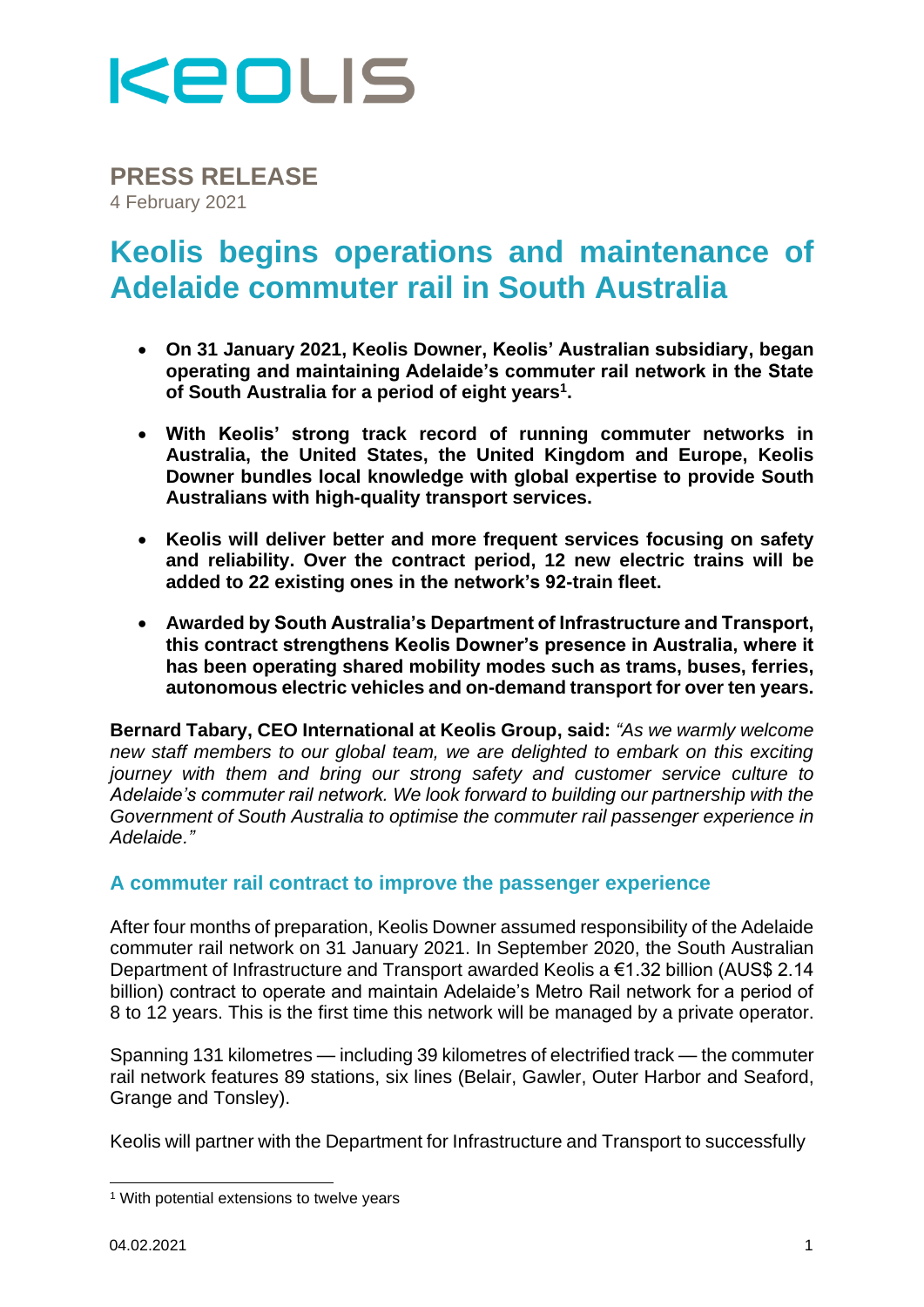# **KEOLIS**

operate the 650 metre Flinders Link extension launched in December 2020 to enhance access to the Flinders Medical Centre and Flinders University precinct.

Over the contract period, Keolis Downer will also introduce 12 additional electric trains to the network's 92-train fleet, which already features 22 locomotives powered by electricity, to offer a more comfortable passenger experience and increase vehicle capacity by 15% during peak hours.

Two hundred employees, including drivers, passenger service assistants (PSAs) and customer information officers, were transferred from the South Australian government or recruited externally. As Keolis Downer continues to expand its staff numbers to ensure the highest levels of safety, operational efficiency and passenger satisfaction, new staff members have been trained in Keolis' "Zero Harm" safety culture and "Think Like a Passenger" approach.

Keolis Downer staff members in Adelaide are also equipped with smartphones to anticipate and meet the needs of passengers by responding to enquiries with realtime information about train timetables and traffic conditions.

#### **More than a decade in Australia**

Created in 2009, Keolis Downer is a joint venture between Keolis and Downer Group. It counts nearly 5,000 employees and carries more than 250 million passenger per year in five states<sup>2</sup>.

Keolis Downer operates Newcastle's multimodal network featuring tram, bus, ferries, real-time on-demand transport. In addition, Keolis Downer operates and maintains the tram networks of Melbourne (the largest and oldest tram network in the world), Newcastle and the Gold Coast, as well as bus networks in three states (Western Australia, South Australia and Queensland). The Group also provides first and last mile mobility solutions including autonomous electric vehicles (currently deployed in Adelaide, Newcastle and Sydney), and real-time on-demand transport in real-time (in Sydney, Newcastle, Mount Barker and the Barossa Valley).

#### **Keolis strengthens its expertise in rail operations around the world**

Excluding Adelaide rail network, Keolis operates 15 rail networks over 7,000 kilometres of track, in France (Blanc Argent), Germany (in the region of North Rhine-Westphalia), the Netherlands (Province of Overijssel and Twente), the United Kingdom (around London and in Wales) and the United States (around Boston and Washington, D.C.).

#### **Adelaide suburban rail network in figures**

- 131 km long network
- **6 lines**
- **89** stations
- **92** trains including **22 electric ones**
- **4** depots
- **15** million passengers carried per annum

<sup>2</sup> Western Australia, South Australia, Victoria, New South Wales, Queensland